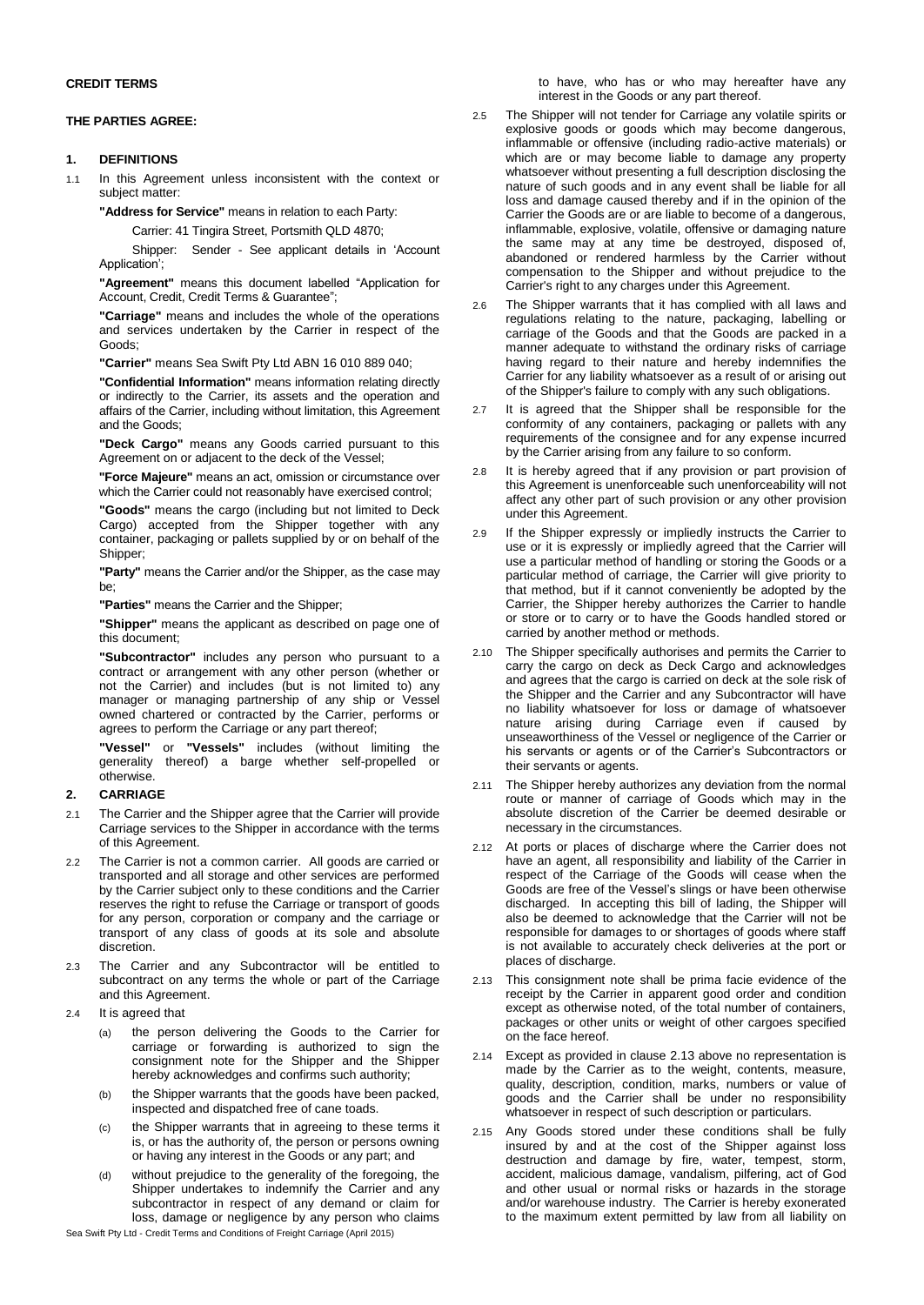account of any loss destruction or damage covered by this Clause.

2.16 The Shipper hereby expressly authorises the Carrier (at such time or times and in such manner and to such extent as the Carrier may in its sole discretion think fit) to remove and sell or destroy any or all of the Goods and/or any other property in the Carrier's custody or control which in the opinion of the Carrier are or have become deteriorated, objectionable or a source of danger or contamination or which the Carrier has requested the Shipper to take delivery of by written notice and the Shipper has failed to do so within a reasonable time (being not more than 21 days) after the date of that notice. The provisions of this Clause are in addition to and in no way in derogation of the provisions of Clause 12 of these Conditions. The Shipper confirms that all charges payable hereunder (including all outstanding costs, expenses or charges of and incidental to the carriage, storage or sale of the Goods, the cargo and other property) shall stand charged on the Goods and such other property as shall from time to time be in the possession of the Carrier in the name of or owned by the Shipper and the Goods and such other property shall be subject to a particular and general lien in favour of the Carrier for money due by the Shipper under this Agreement.

### **3. WARRANTIES**

- 3.1 The warranties contained in this clause are additional to warranties implied by law. Each of the warranties will be read and construed as a separate and independent warranty and will not be limited by reference to each other. All warranties will be valid at all times during the term of the Agreement and will be continuing warranties which will survive the termination or expiration of this Agreement.
- 3.2 The Shipper warrants to the Carrier that as at the date of this Agreement and for the duration of this Agreement:
	- (a) the information contained in this Agreement is true and correct and it has disclosed all relevant information to the Carrier accessing the credit worthiness of the Shipper; and
	- (b) it has the legal right and power to enter into this Agreement;
	- (c) the execution, delivery and performance of this Agreement by the Shipper has been duly and validly authorised by all necessary corporate action on its part;
	- (d) this Agreement is a valid and binding Agreement on the Shipper, enforceable in accordance with its terms;
	- (e) the Shipper is not insolvent and no external controller has been appointed over any part of its assets and no such appointment has been threatened.
	- (f) the Shipper is not bankrupt or in liquidation or administration and no proceedings have been brought or threatened for the purpose of bankrupting or winding up the Shipper.
	- (g) no partner, director or shareholder of the Shipper is bankrupt, a discharged bankrupt or in any form of external control.

### **4. PAYMENT**

- 4.1 The Shipper will pay the Carrier for the carriage of Goods within 14 days from the date of invoice in which the Goods were carried by the Carrier.
- 4.2 The Shipper agrees that interest will be charged in the overdue account balances at the rate of ten percent (10%) per annum until payment is made in full.
- 4.3 The Shipper agrees to pay all accounts on the due date to the Cairns Office of the Carrier and acknowledge that if an account becomes overdue any services under this Agreement may be suspended by the Carrier without notice until the overdue payment is made and the Shipper is no longer in breach of this Agreement.
- 4.4 The Shipper agrees that credit and services under this Agreement may be withdrawn by the Carrier should the authorised credit limit be exceeded.
- 4.5 The Shipper agrees to pay and indemnify the Carrier, on a solicitor and own client basis, including those incurred in the event of it being necessary for proceedings to be commenced to recover any amount due and owing pursuant to this

Agreement. These recovery costs may include, but not limited to, collection agency fees or commissions, legal fees, postage, couriers, dishonour fees, Bank fees.

- 4.6 The Shipper understands that if an account remains inactive over a period of 12 months it may be closed by the Carrier without notification.
- 4.7 The Shipper acknowledges that director's personal guarantees may be required prior to the acceptance by the Carrier of this Agreement.
- 4.8 Freight and charges for services performed under this Agreement by the Carrier will be deemed fully earned on receipt of the Goods by the Carrier and will be payable and non-refundable in any event.
- The Shipper, consignor, consignee, owner or receiver of the Goods will be jointly and severally liable to the Carrier for payment of all freight and charges and for the performance of the obligation of each of them hereunder.
- 4.10 The Shipper will pay to the Carrier such charges for the services (including but not limited to storage of Goods) to be provided by the Carrier under this Agreement as may be expressly provided by this Agreement or by mutual agreement by the Parties and if no such charges are so provided for or agreed to then such charges as are reasonable.
- 4.11 The Carrier will be entitled to charge the Shipper and be paid for all storage and other fees and charges incidental on all Goods and other property which shall remain uncollected from the Carrier for any period in excess of five (5) days from the date on which in the ordinary course of business such Goods should have been collected from the Carrier by or on behalf of the Shipper. Storage fees will be charged out on the following basis: First five (5) days free of charge, over five (5) days shall incur a minimum charge of twenty five dollars (\$25.00) per week or five dollars (\$5.00) per day, per metric tonne / per cubic metre whichever is the greater. The Carrier shall not accept any liability for spoiling or damage of any goods held in storage.
- 4.12 The Carrier shall have a lien on the goods and any documents relating thereto and on any other goods of the Shipper in the possession of the Carrier or any documents relating hereto for all sums payable by the Shipper to the Carrier including costs incurred in exercising the lien and right of sale such as storage and selling costs and for that purpose shall have the right to sell any such goods by public auction or private treaty after a period of thirty (30) days without notice to the Shipper.

#### **5. WAIVER, RELEASE, DISCHARGE**

5.1 The Shipper releases, discharges, waives and forever holds harmless the Carrier from all claims for any loss sustained by the Shipper whether caused by the Carrier's negligent act or wilful act or omission, breach of contract, breach of statutory duty or otherwise in connection with the Carriage or any services provided under this Agreement.

#### **6. INDEMNITIES**

6.1 The Shipper will indemnify and hold harmless the Carrier, its officers, directors, employees and agents and parent, subsidiary or affiliated companies, from and against any and all damage, loss, claims and demands of any nature caused by or arising out of the acts or omissions of the Carrier in respect of the Carriage.

## **7. LIABILITY**

7.1 The Shipper undertakes that no claim or allegation shall be made, whether by the Shipper or any other person who is or may hereafter be interested in the Goods, against any person (other than the Carrier) by whom (whether as subcontractor, principal employer, servant, agent or otherwise) the Carriage or any part thereof is performed or undertaken which imposes or attempts to impose upon such person any liability whatsoever in connection with the Goods whether or not arising out of negligence on the part of such persons and if such claim or allegation should nevertheless be made to indemnify the Carrier and the person against whom such claim or allegation is made against the consequences thereof. Without prejudice to the foregoing and for the purpose of this clause the Carrier is or shall be deemed to be acting as agent or trustee on behalf of and for the benefit of all such persons

Sea Swift Pty Ltd - Credit Terms and Conditions of Freight Carriage (April 2015)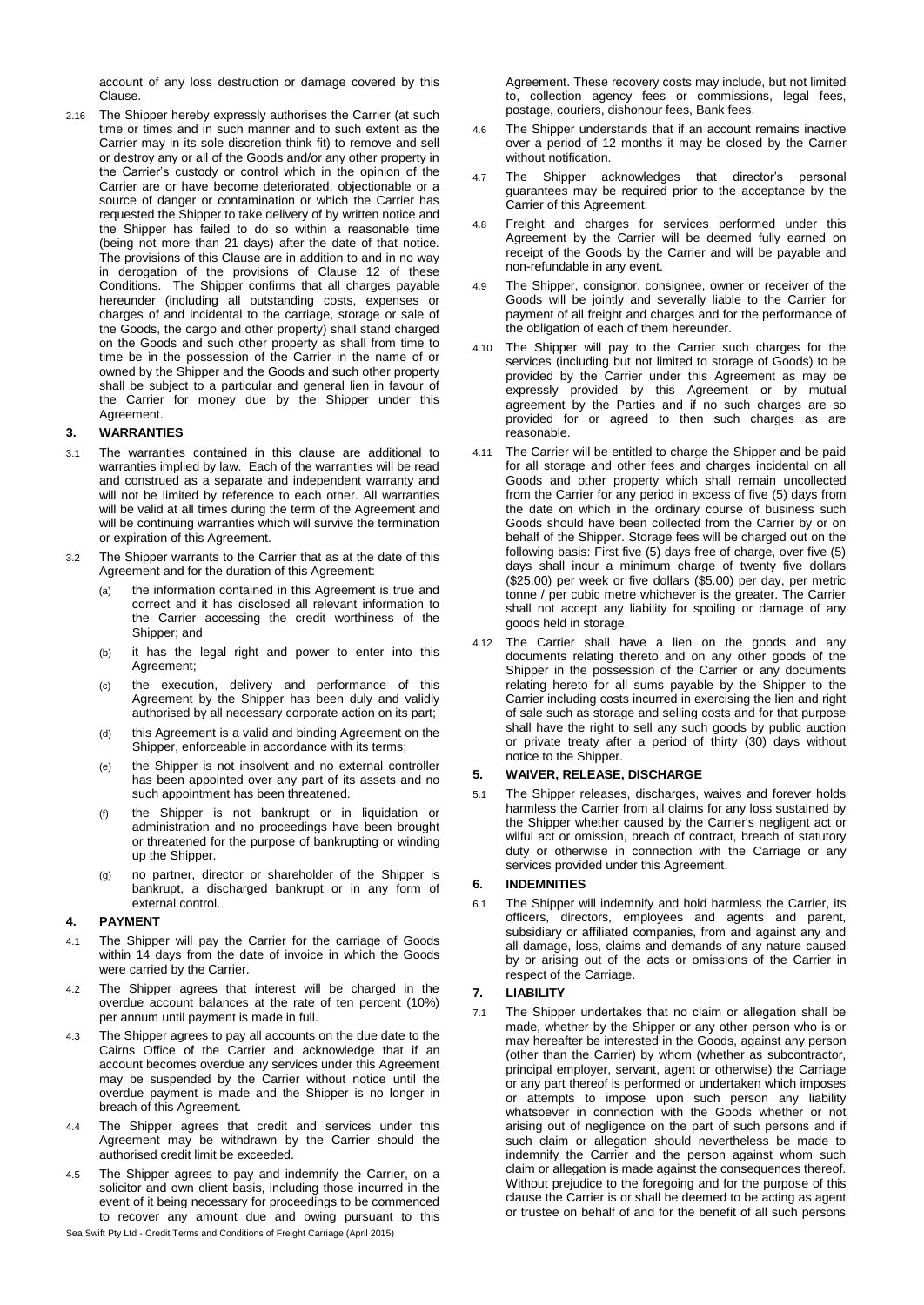and each of them and all such persons and each of them shall to this extent be or be deemed to be parties to this Agreement.

- 7.2 Every exemption, limitation, condition and liberty herein contained and every right, exemption from liability, defence and immunity of whatsoever nature applicable to the Carrier or to which the Carrier is entitled hereunder shall also be available and shall extend to protect:
	- (a) all Subcontractors;
	- (b) every servant or agent of the Carrier or of a subcontractor;
	- (c) all managers and managing partnerships of any ship or vessel owned chartered or contracted by the Carrier;
	- (d) every other person (other than the Carrier) by whom the carriage or any part thereof is performed or undertaken; and
	- (e) all persons who are or might be vicariously liable for the acts or omissions of any person falling within subclause 7.2 (a), (b), (c) or (d) and for the purpose of this clause is or shall be deemed to be acting as agent or trustee on behalf of and for the benefit of all such persons and each of them and all such persons and each of them shall to this extent be or be deemed to be parties to the contract.
- 7.3 Neither the Carrier nor any Subcontractor shall be liable for any loss or damage suffered by the Shipper by reason of late delivery of the goods by reason of strikes or lock-outs or industrial disputes or withdrawal of labour from whatever cause, whether the Carrier be a party thereto or not.
- 7.4 All the rights, immunities and limitations of liability in the above terms shall continue to have their full force and effect in all circumstances and notwithstanding any breach of the contract or any of the conditions hereof by the Carrier or any other person entitled to the benefit of such provisions.
- 7.5 If the Carrier is liable for damage or loss of the goods or any part thereof, no claim in respect of such loss or damage may be made unless notice of the claim is lodged in writing at an office of the Carrier in the State in which delivery was or ought to have been effected within three (3) days after delivery was effected or would in the ordinary course of business have been effected.
- 7.6 Notwithstanding any other provision hereof, the Carrier shall in any event be discharged from all liability whatsoever in respect of the goods unless suit is bought within one (1) year from their delivery or from the date on which in the ordinary course of business delivery would have been effected.
- 7.7 Subject to this Agreement all claims for which the Carrier may be liable shall be adjusted and settled on the basis of the Shipper's net invoice cost plus freight and insurance premium if paid. In no event shall the Carrier be liable for any loss of profit, losses due to delay or deviation or any indirect or consequential loss.
- 7.8 Notwithstanding the provisions of this Agreement:
	- neither the Carrier nor the ship in which the goods are carried shall be or become liable for any loss or damage to or in connection with goods in an amount exceeding Two Hundred Dollars Australian (\$200.00) per package or unit even if the nature and value of such goods have been declared by the Shipper before shipment and inserted in the Bill of Lading as the Shipper and the Carrier have agreed that, even if the declared value shall exceed the sum of \$200.00 per package or unit, the liability of the Carrier and the ship shall not exceed the said sum of \$200.00 per package or unit. Any partial loss or damage shall be adjusted pro-rata on the basis of such declared value but in any event shall not exceed the sum of \$200.00 per package or unit. Neither the Carrier nor the ship shall be responsible in any event for loss or damage to or in connection with goods if the nature or value thereof has been knowingly misstated by the Shipper in the Bill of Lading;
	- (b) where cargo has been packed into container(s), loaded on pallet(s) or unitised into similar article(s) of transport, whether by or on behalf of the Shipper or by the Carrier, it is expressly agreed that such container(s), pallet(s) or

article(s) of transport shall be considered as package(s) or unit(s) for the purpose of the application of the limitation of the liability provided herein.

- 7.9 The Carrier shall not be liable in any event for any damage to or destruction of the goods or for any pecuniary loss that may be sustained by reason of any event which may occur prior to loading on and/or subsequent to discharge from the vessel mentioned herein or substituted for such vessel whether or not the goods are then in the custody or control of the Carrier and even though such damage or destruction or loss arising as aforesaid shall be caused by the negligence of the Carrier, its servants or agents or other persons with or for whom the Carrier may be responsible or by the unseaworthiness or unfitness of any craft, vessel, vehicle or conveyance at the time the goods are placed therein or at any time thereafter and whether or not the goods are in the custody of the Carrier, its servants or agents as warehousemen or otherwise howsoever it being agreed between the Shipper and the Carrier that the goods prior to loading and/or subsequent to discharge as aforesaid are at the sole risk of the Shipper.
- 7.10 If the Vessel comes into collision with another vessel (herein called "the non-carrying vessel") as a result of the negligence of the non-carrying vessel and of any act, neglect or default of the master pilot or the servants of the Carrier in the navigation or in the management of the Vessel the Shipper will then indemnify that Carrier against all loss or liability to the noncarrying vessel or her owners insofar as such loss or liability represents loss or damage to or any claim whatsoever of the owners of the said goods paid or payable by the non-carrying vessel or her owners to the owners of the said goods and setoff, recouped or recovered by the non-carrying vessel or her owners as part of their claim against the vessel or the Carrier. The foregoing provisions shall also apply where the owners' operators or those in charge of any vessel or vessels or object other than or in addition to the colliding vessels or objects are at fault in respect of any collision or contact.
- 7.11 Any Goods and cargo stored under these conditions shall be fully insured by and at the cost of the Shipper against loss destruction and damage by fire, water, tempest, storm, accident, malicious damage, vandalism, pilfering, act of God and other usual or normal risks or hazards in the storage and/or warehouse industry. The Carrier is hereby exonerated to the maximum extent permitted by law from all liability on account of any loss destruction or damage covered by this Clause.

### **8. CONFIDENTIAL INFORMATION**

- 8.1 The Shipper acknowledges that the Shipper may become acquainted with or have access to Confidential Information, and agrees to maintain the confidence of the Confidential Information and to prevent its unauthorised disclosure to or use by any other person, firm or company.
- 8.2 The Shipper must not make any statements, comments or representations in relation to the Carrier or the Products whatsoever, unless prior written consent is obtained from the Carrier.

### **9. PRIVACY ACT**

- 9.1 The Shipper agrees to permit the Carrier to:
	- (a) seek personal and business company credit information from a credit reporting agency on the Shipper to assess the Shipper's Application for credit; and
	- (b) obtain a report about the commercial activities or commercial creditworthiness of the Shipper from a business which provides information about the commercial creditworthiness of the persons; and
	- (c) obtain personal information about the Shipper from other credit providers whose names have been provided to the Carrier or who are named in a credit report, for the purpose of assessing the application for credit made to the Carrier; and
	- (d) obtain a consumer credit report about the Shipper from a credit reporting agency for the purpose of collecting overdue payments in relation to commercial credit owed by the Shipper;
	- (e) seek a credit report from a credit reporting agency containing personal information about the Shipper to assess whether to accept the Guarantor(s);

Sea Swift Pty Ltd - Credit Terms and Conditions of Freight Carriage (April 2015)